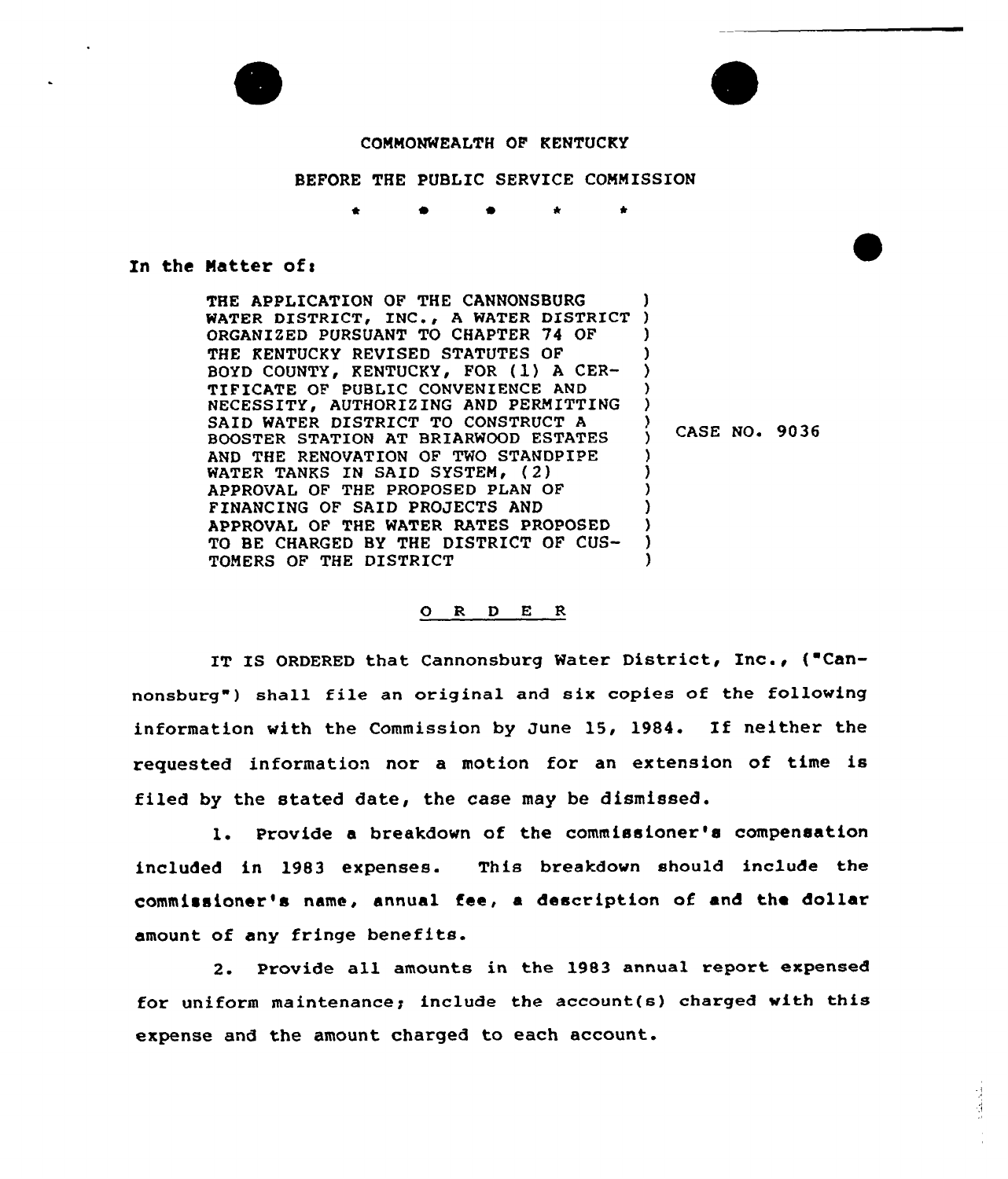3. Provide an analysis of all amounts expensed for advertising during the test period. This analysis should include the amount and the purpose of the expenditure whether for goodwill, promotion, or conservation.

4. Provide a breakdown of Account 641--Operation Supplies and Expenses, for 1983. This breakdown should include:

- a. The date of the expenditure.
- b. The services or materials purchased.
- c. The recipient of the expenditure, if appropriate.
- d. The purpose of the expenditure.
- e. The amount.

Like items with individual values under \$50 may be grouped with an appropriate general description of the items contained in each group.

5. Provide copies of all fuel or power bills expensed to Account 622--Fuel or Power Purchased for Pumping. The total amount should reconcile with the amount expensed in the 1983 Annual Report on file with the Commission.

6. Provide <sup>a</sup> breakdown of Account 392--Transportation Equipment. This breakdown should include a description of the asset, the original cost, the in-service date, the accumulated depreciation as of the beginning of 1983, the depreciation for 1983, the depreciation attributable to utility functions, and the depreciation attributable to nonutility functions.

7. Does any employee have personal use of any transportation equipment? If so, provide the name of the person, the )ob title of the person, the transportation equipment used, and the

 $-2-$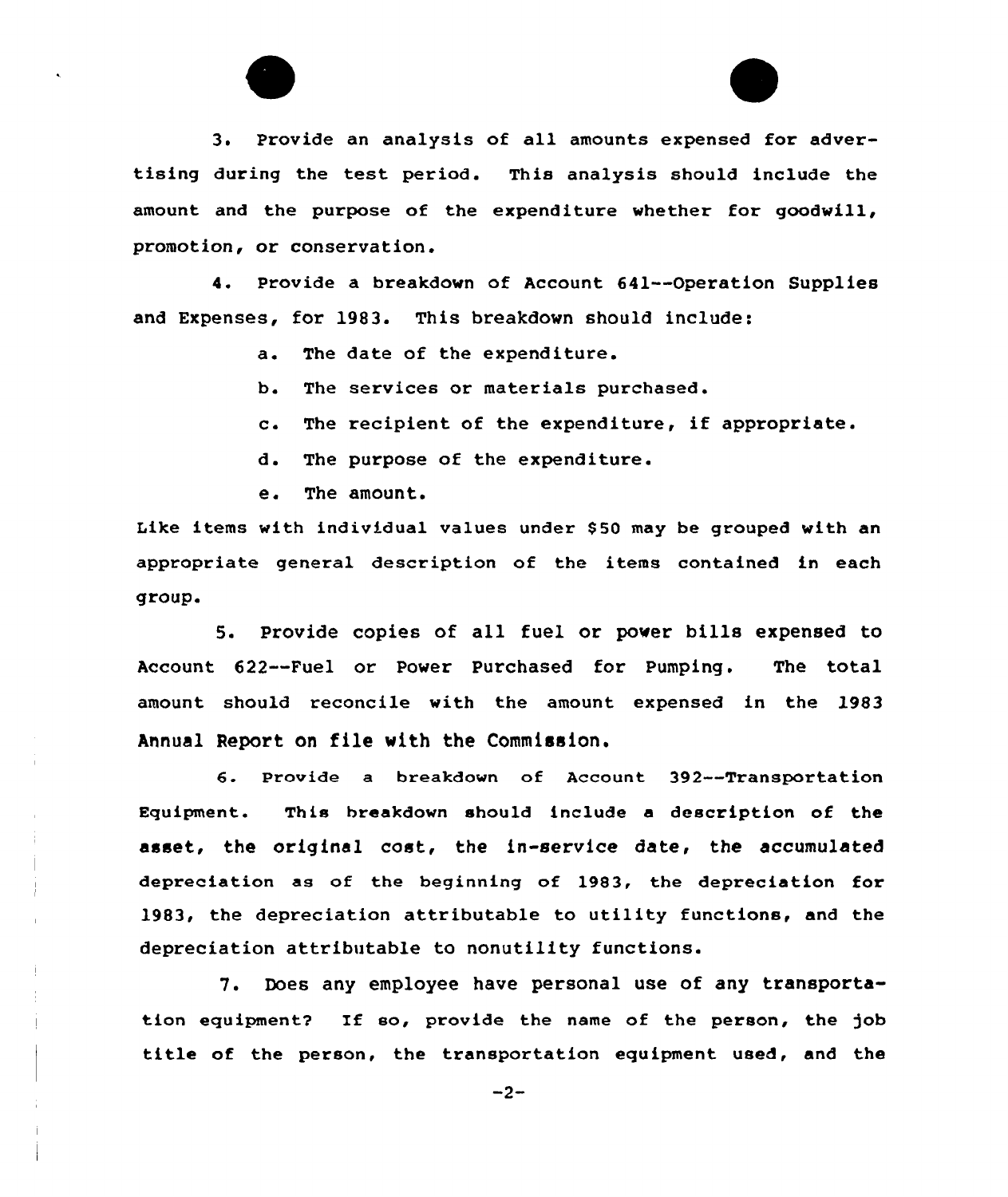approximate annual mileage attributable to personal use in 1983 as well as the total annual mileage for that vehicle.

8. Provide an analysis of Account 933--TransportatiOn Expense. Show the amounts and the mileage attributable to each employee, the purpose of the mileage, the total mileage, and the mileage attributable to nonutility use. Provide a breakdown of all additional items expensed to this account not associated with mileage. This breakdown should include the materials or services purchased and the amount. The total of the analysis and the breakdown should reconcile with the total expensed to Account 933 for 1983. Also, provide comments on this level of transportation expense relative to the 27 miles of main as stated on the 1983 Annual Report.

9. Provide for the test year an analysis of Account 923--Outside Services. This analysis should include the date of the expenditure, the recipient, the duties performed or materials purchased, the total hours and hourly rate (if appropriate), and the line total. Xf these functions are performed on <sup>a</sup> contract basis, provide details as to how the contracts were let including the terms and prices of contracts re)ected. Also, provide copies of cUrrent contracts or terms of verbal agreements.

10. Provide an analysis of all employee's compensation and all contract labor for 1983. For each individual receiving compensation this analysis should include the name, the job title, the job description, the people supervised (if appropriate), the basis of compensation (whether hourly, weekly, annually, etc.), the average weekly hours worked, the compensation at the beginning

 $-3-$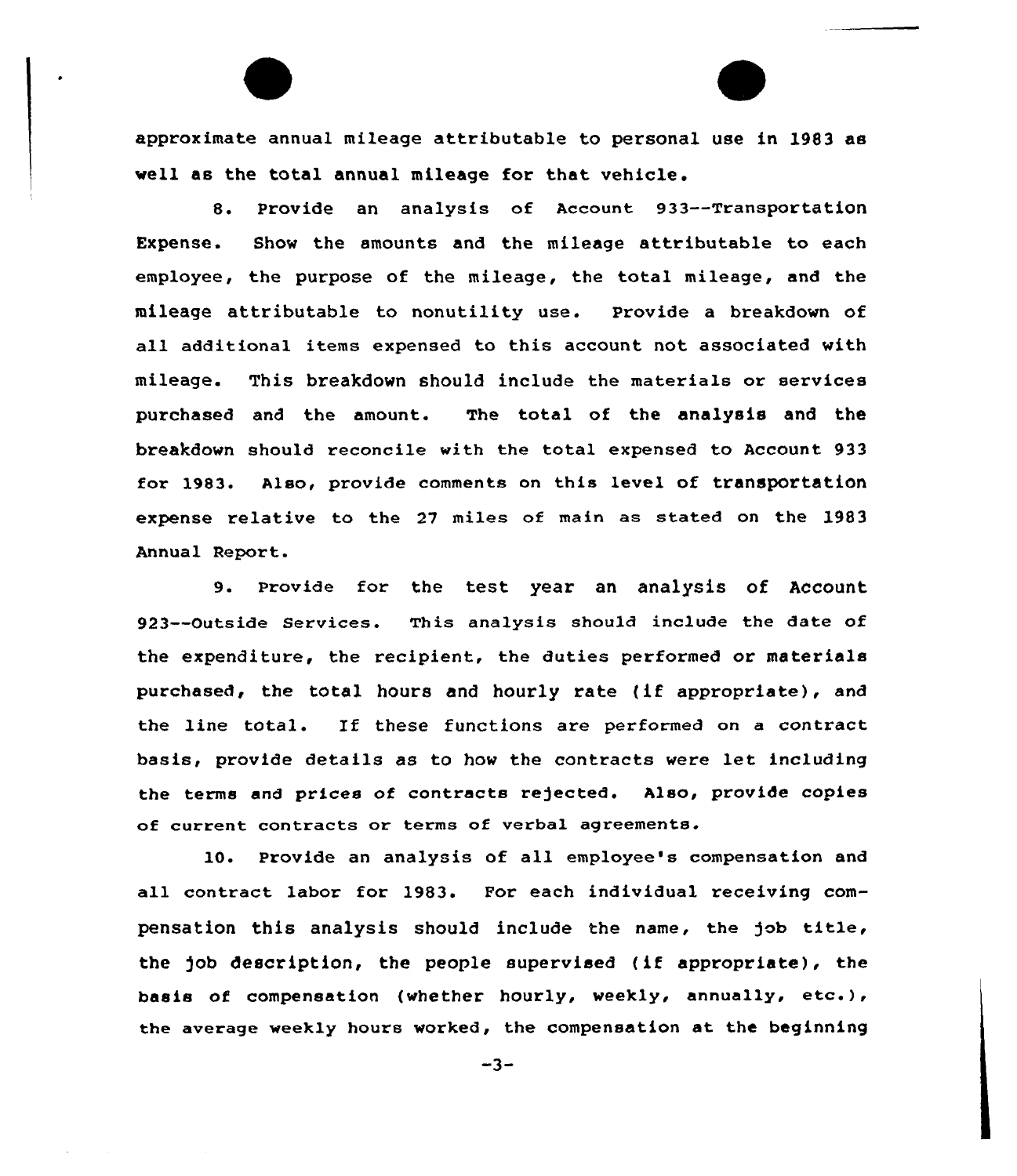of 1983, the effective date of all increases in compensation occurring in 1983 and the new level of compensation, the total annual amount of compensation, all allocations between utility and nonutility functions, the account to which the utility portion was charged along with the basis and calculations supporting all allocations among accounts.

ll. Provide <sup>a</sup> breakdown per employee of all proposed <sup>1984</sup> compensation increases including the percentage increase over 1983. Also, include a narrative explaining the necessity of all 1984 compensation increases.

12. Provide the date of the most recent compensation increase prior to 1983 and the percentage increase over the earlier level of compensation.

13. Provide a breakdown of Account 903--Supplies and Expenses. This breakdown should include:

a. The date of the expenditure.

b. The services or materials purchased.

c. The recipient of the expenditure.

d. The purpose of the expenditure.

e. The amount.

Like items with individual values under \$50 may be grouped with an appropriate general description of the items contained in each group.

14. Provide a breakdown of Account 930--Miscellaneous General Expenses. This breakdown should include:

a. The date of the expenditure.

b. The services or materials purchased.

 $-4-$